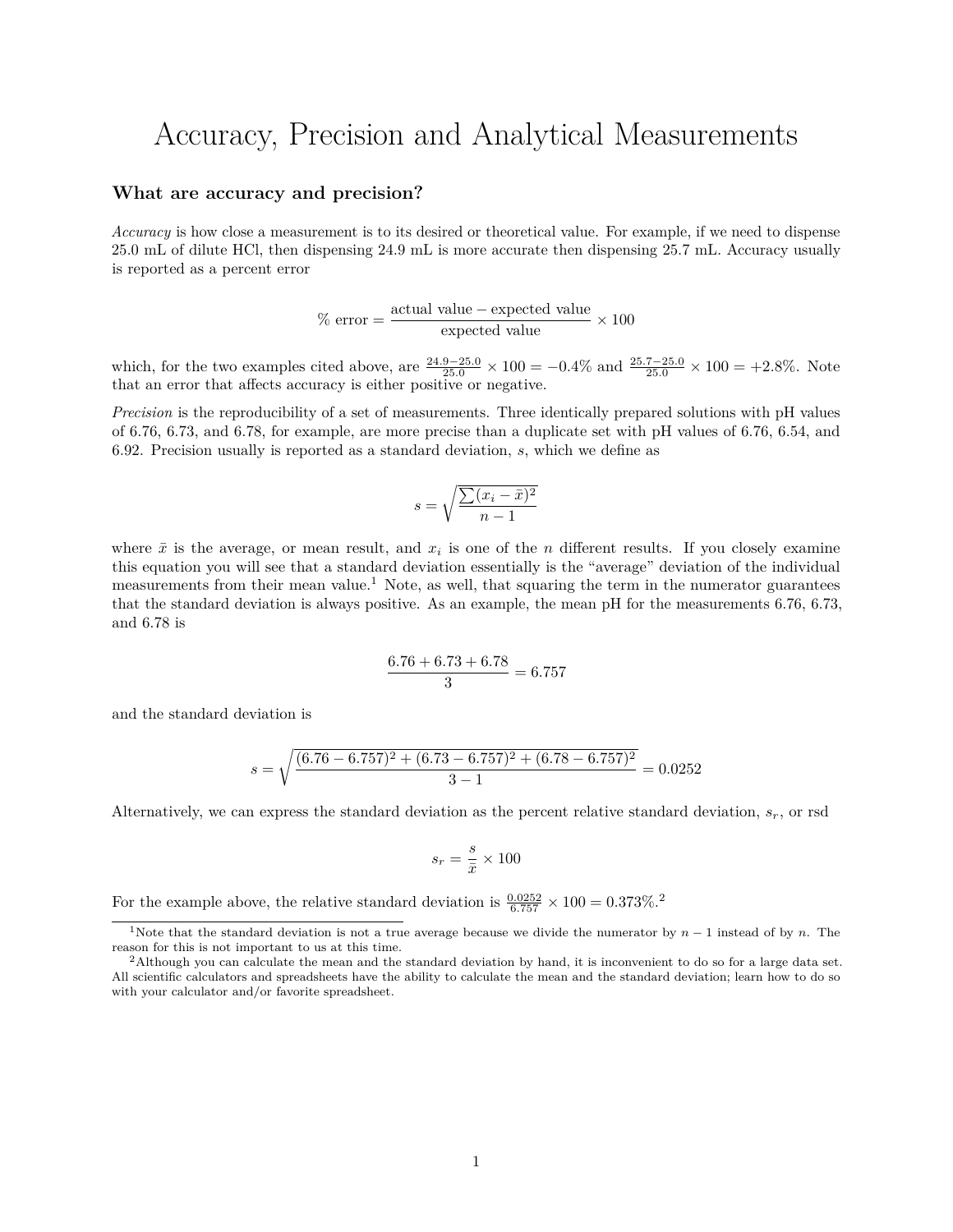

Figure 1: Clusters of five rifle shots illustrating the difference between accuracy and precision.

#### **Is a pH of 6.76 both more accurate and more precise than a pH of 6.8?**

Good question. It is tempting to say that a pH of 6.76 is more accurate than a pH of 6.8 because it contains more significant figures, but this is not necessarily correct. In fact, if the instrument used to measure the pH is not calibrated, then neither pH reading is accurate.

Regardless of its accuracy, we can say that a pH of 6.76 is known more precisely to us than a pH of 6.8 because the absolute uncertainty for the first measurement is  $\pm 0.01$  while that for second is  $\pm 0.1$ .<sup>[3](#page-1-0)</sup> If the pH meter is calibrated properly, then a more precise measurement can lead to a smaller percentage error and, consequently, to better accuracy.

### **If a measurement is accurate, must it also be precise?**

Interestingly, the answer to this question is no. As we see in Figure 1, there are four possible combinations of accuracy and precision.

The target at the far left shows both accuracy and precision as the shots are clustered together (they are precise) in the target's center-most ring (they are accurate). The next example shows results that are precise, due to a tight clustering of the shots, but inaccurate because they are at the target's outer edge instead of its center. The third example is considered accurate because the five shots cluster around the target's center, but they are not precise because the individual shots are quite far apart from each other. The final example shows a dispersion of shots that is both inaccurate and imprecise. Note that the average for a set of measurements may be accurate even if the individual measurements deviate significantly from the desired or theoretical value.

# **What factors affect accuracy and precision?**

Three main factors affect the accuracy and the precision of a measurement: the quality of the equipment we use to make the measurement, our ability to calibrate the equipment, and our skill using the equipment. These factors are considered further in this section.

We cannot make an accurate measurement if our equipment is not calibrated properly. To calibrate equipment we analyze a system where the response is known to us and either adjust the equipment to give that response or determine the mathematical relationship between the measured result and its known value. The two examples of accurate target shooting in Figure 1—the target on the far left and the target second from the right—require that you calibrate the rifle's scope so that an accurate result is possible. In addition, the potential accuracy of any individual measurement is greater with better quality equipment or instrumentation; the better the scope, the closer each shot is to the target's center.

Precision, on the other hand, is influenced by both the quality of the equipment and the skill of the person using it. The importance of the user's skill is obvious; when shooting a rifle, for example, you must have a steady hand to achieve a tight, precise pattern of shots. Although less obvious, the quality of the equipment

<span id="page-1-0"></span><sup>3</sup>We also can think about this in terms of relative uncertainty where 6.76 has a relative uncertainty of 1 part in 676, or 0.148%, and where 6.8 has a relative uncertainty of 1 part in 68, or 1.5%.